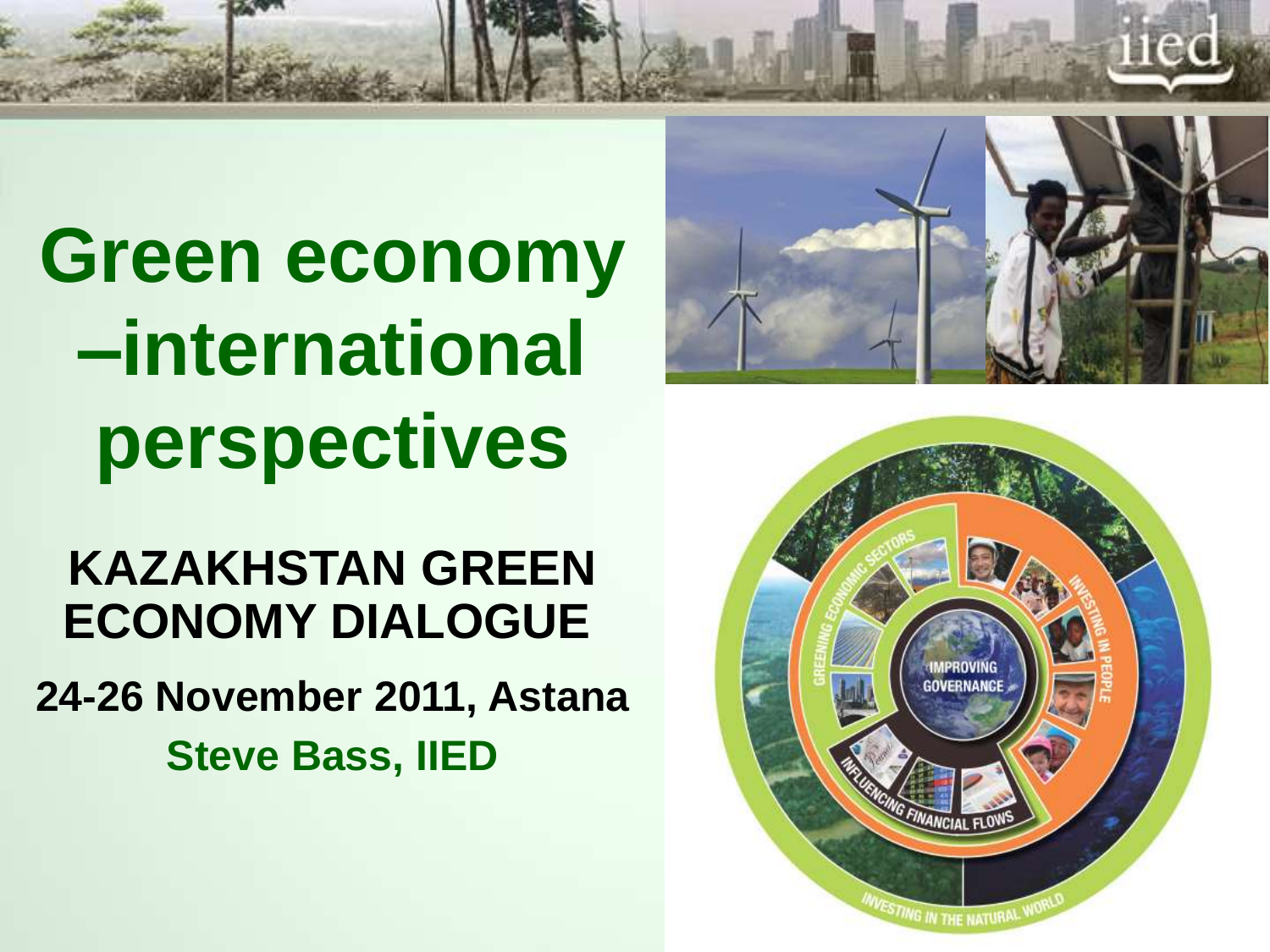

### *Green Economy Coalition* formed to explore GE

- Identifying good practice
- Helping national dialogues Brazil, India, Caribbean, Mali, Botswana...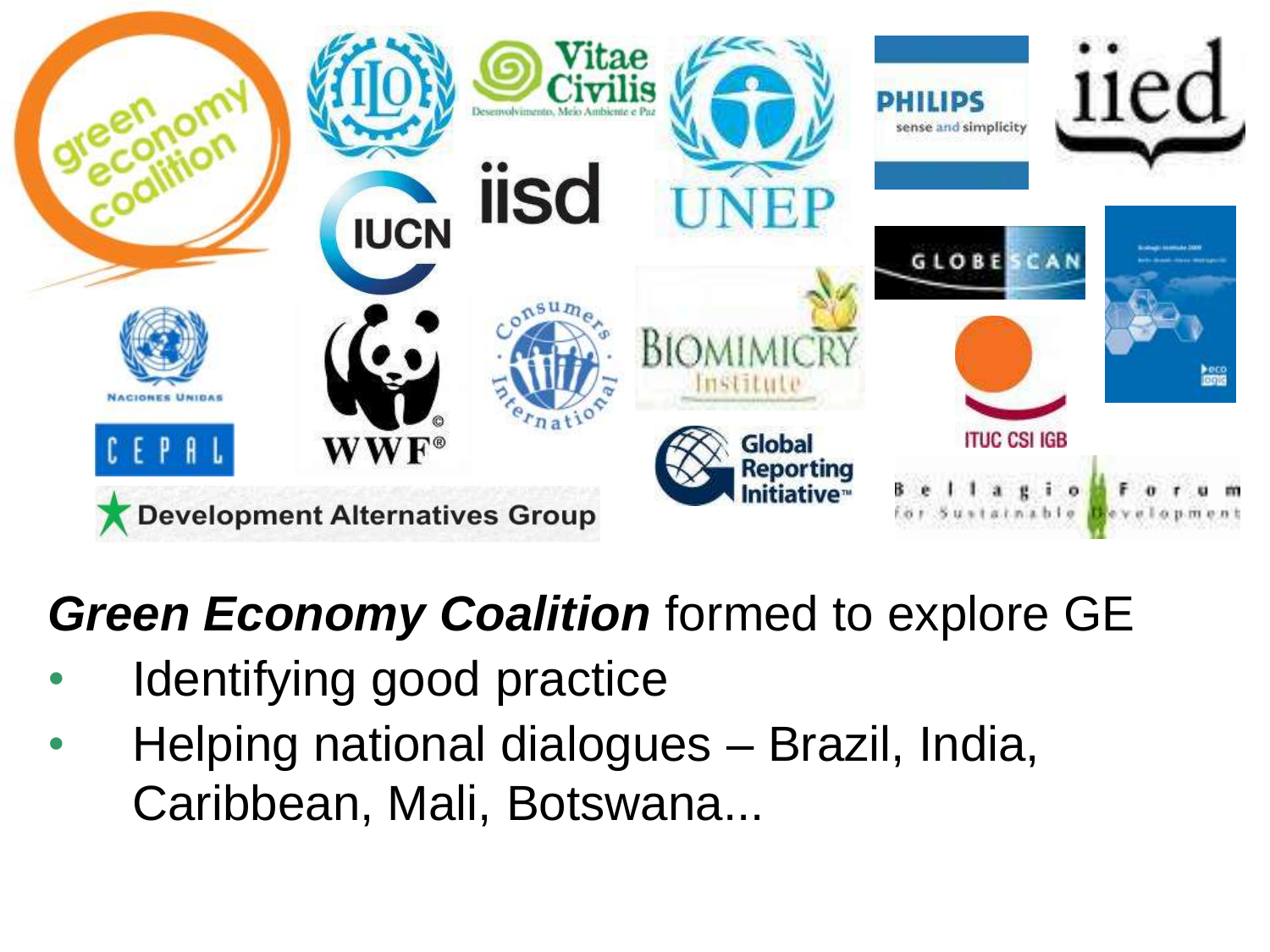# 1. What is the challenge?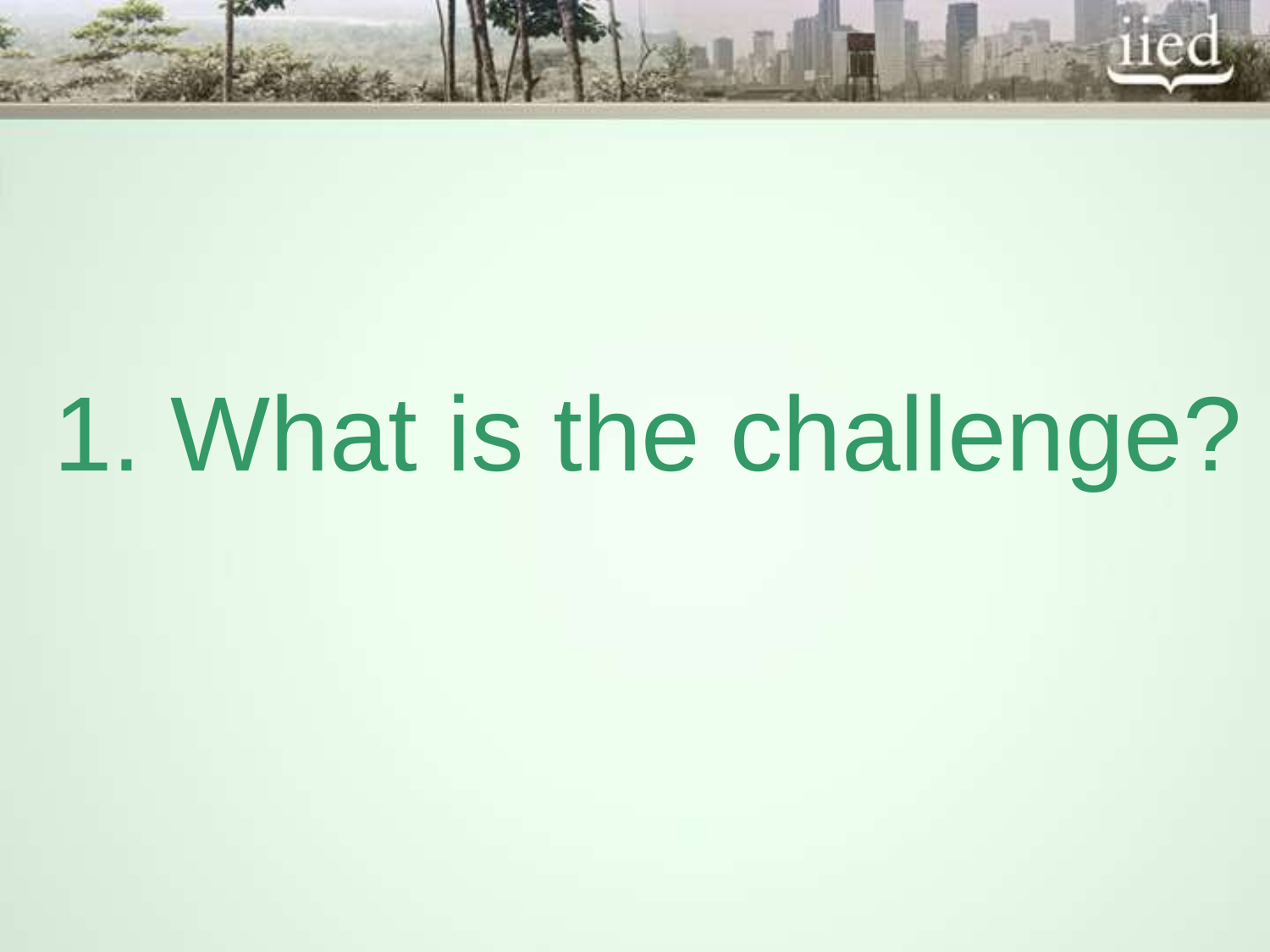

# **Global economic activity** x22 in 100 years



Source: Steffen et al. (see note 20)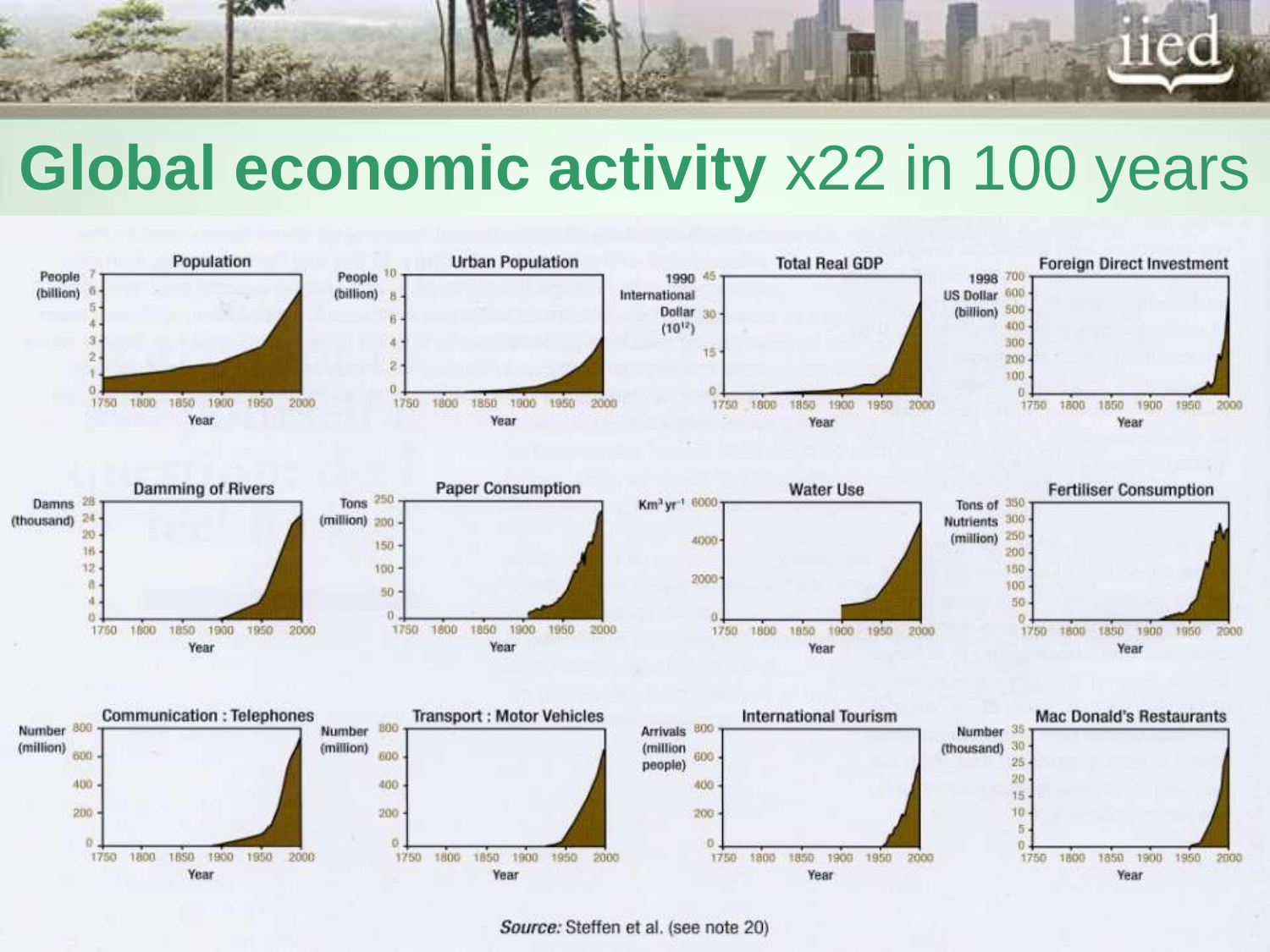

# **Global ecological limits** being exceeded

• **60% of all ecosystems are degraded** • **Cost = 11% of GDP**  (UNEP, 2010)

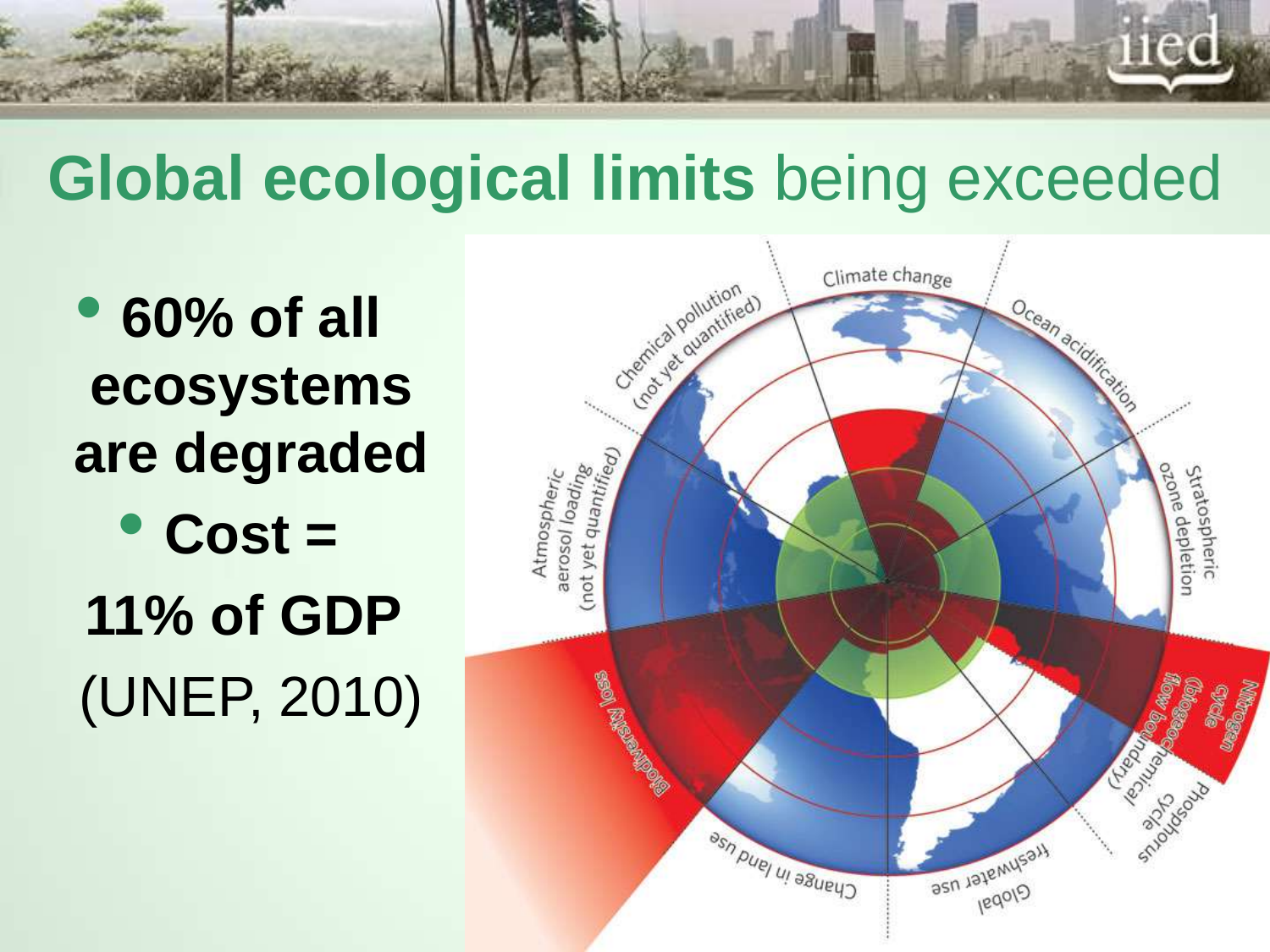

# Natural resources are being **wasted**

#### **Economies still material-intensive**

### **Inefficient water and energy use Sub-optimal use of natural resources:**

**NR revenues inadequate to fund** development – low rates/capture

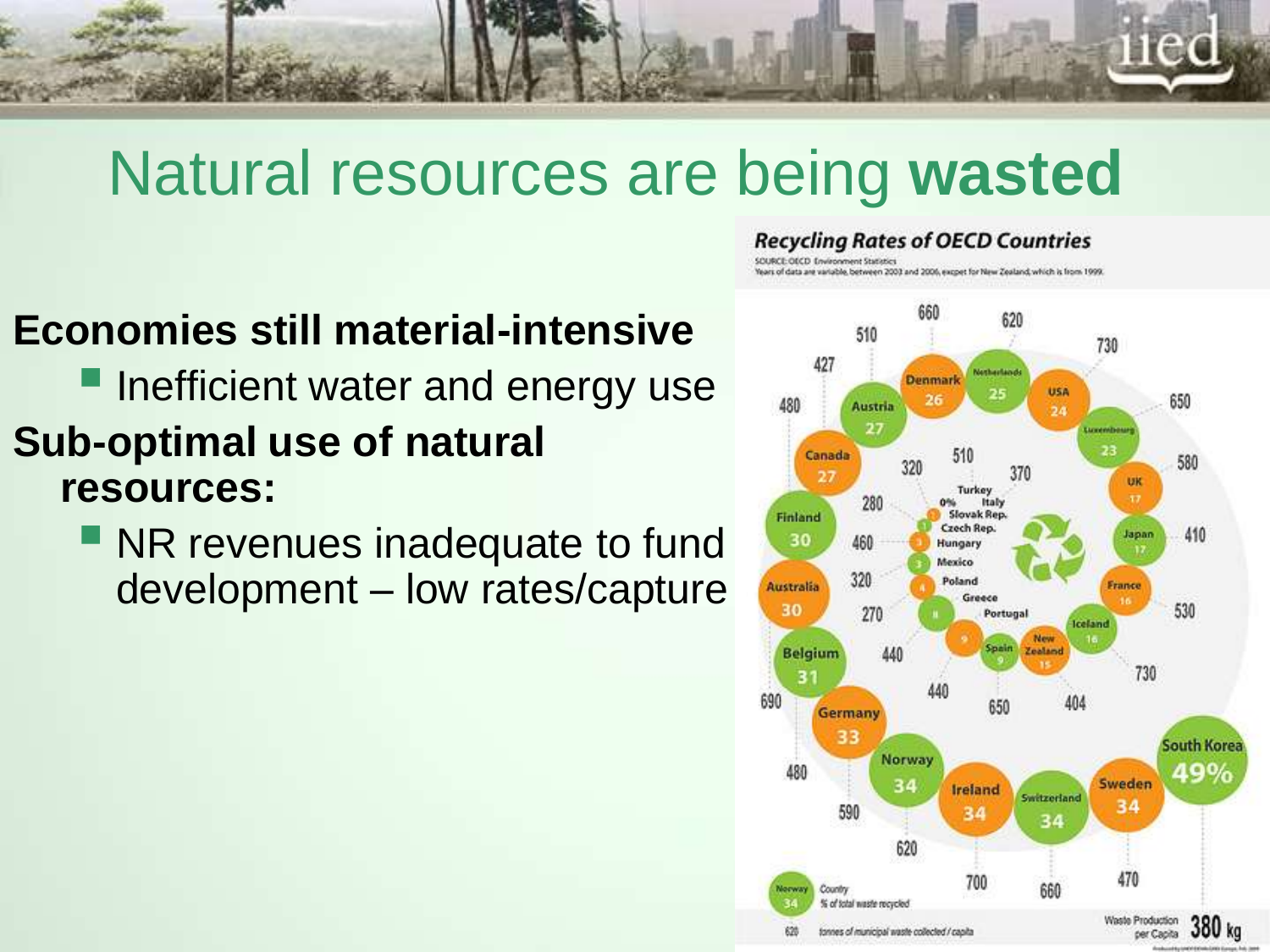

# **Poor people** often do not benefit

- Poorest 20% have 1.5% of goods; but richest 20% consume 75%
- **Few jobs from recent** economic growth
- 8 of top 10 high-growth countries are now lower in Human Devt Index

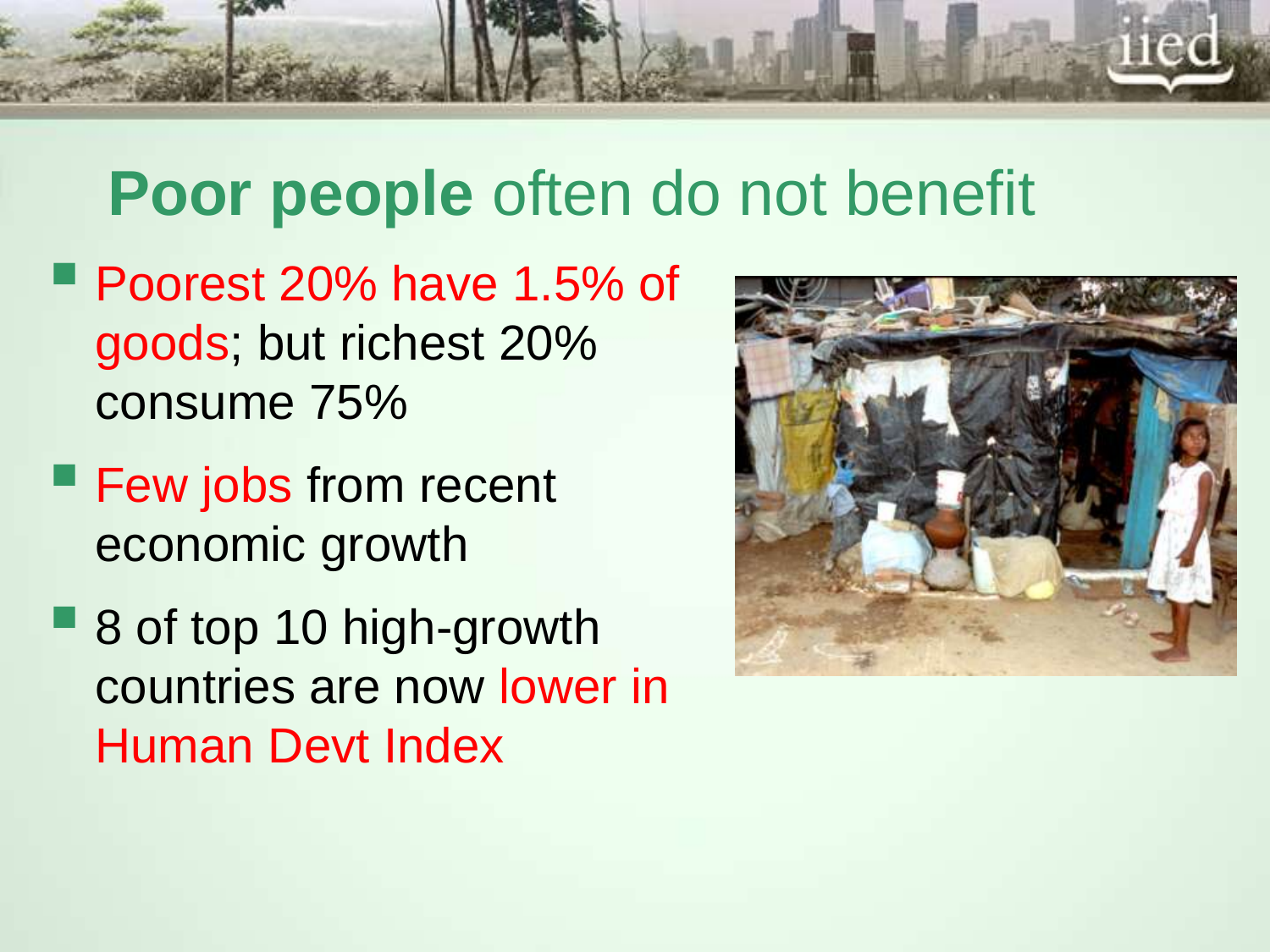# 2. What is a green economy?

One that results in **improved human well-being and social equity,** while significantly **reducing environmental risks and ecological scarcities** UNEP Green Economy Report (2011)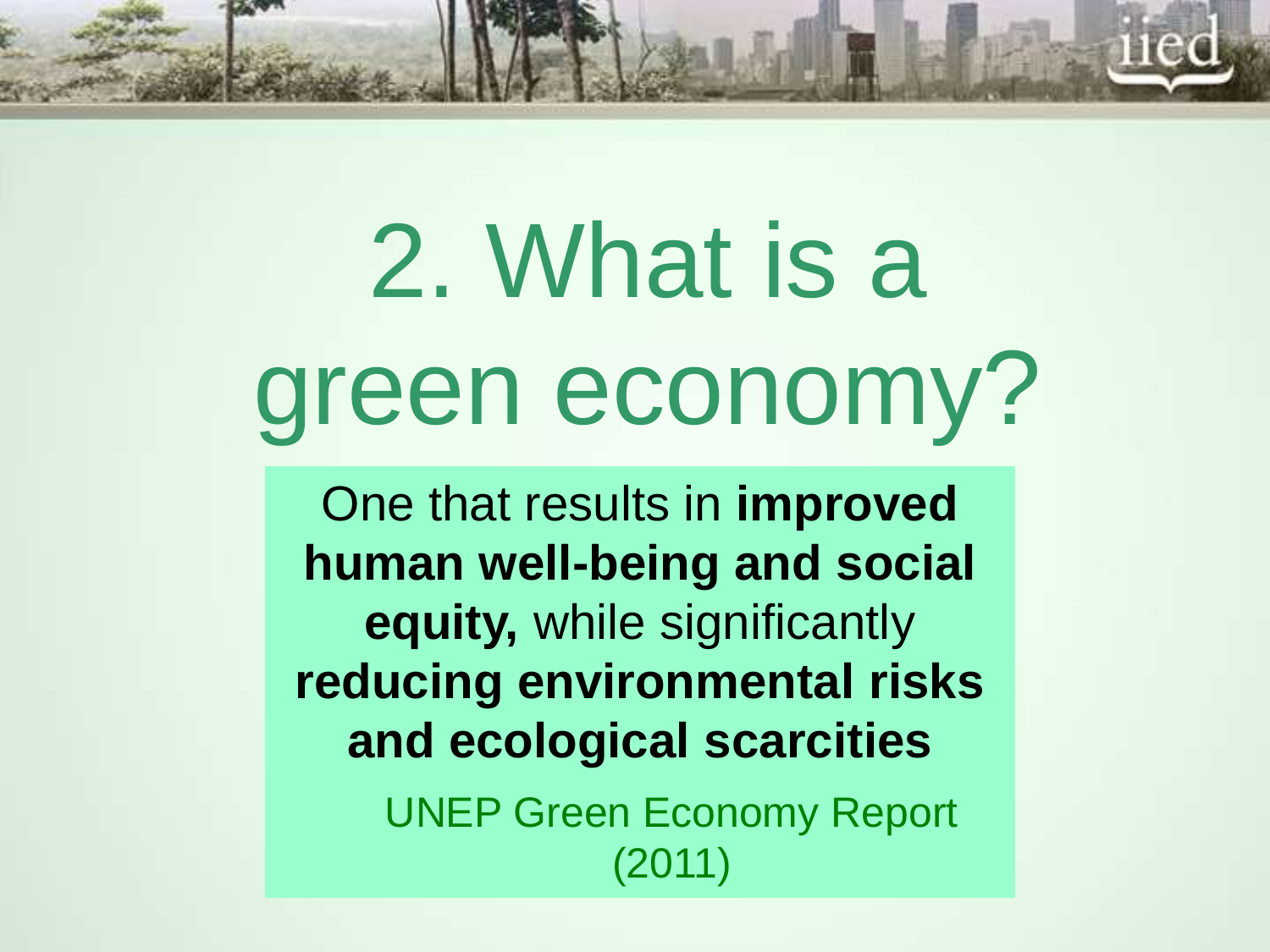

# The search for GE: 3 main **drivers**

- **1. Finance interests:** how to make money from hi-tech green investments?
- **2. Regulation:** how to solve the env and social problems of growth?
- **3. Public values:** how to improve the goals and targets of the economy – from GDP to wellbeing?
	- *No single driver is adequate; all 3 are needed*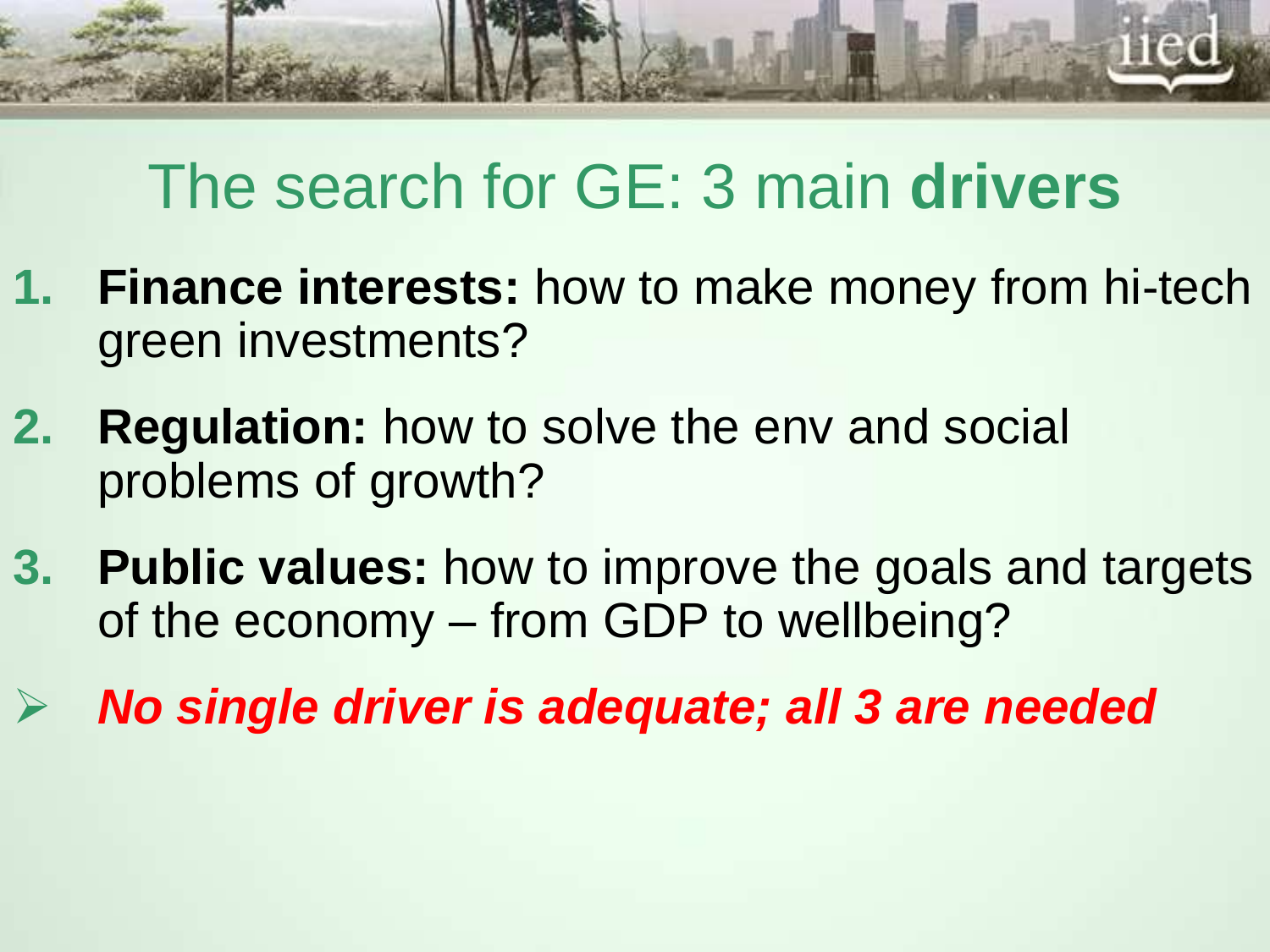

### India, Carib, Mali, Botswana **GE dialogs concluded**

- **1. Sustainable development still the aim GE can support**
- **2. Ecosystem regeneration is now critical GE must invest**
- **3. Empowerment and inclusion are key GE to create jobs; and inform and empower poor people**
- **4. Accountability and responsibility GE requires governance changes, new targets and measures**
- **5. Culture is a source of economic resilience shapes peoples' dreams, cooperation, enterprise**
- *6. But GE could be a bad idea – if it led to conditionality, inequities, jobless growth, or poverty traps*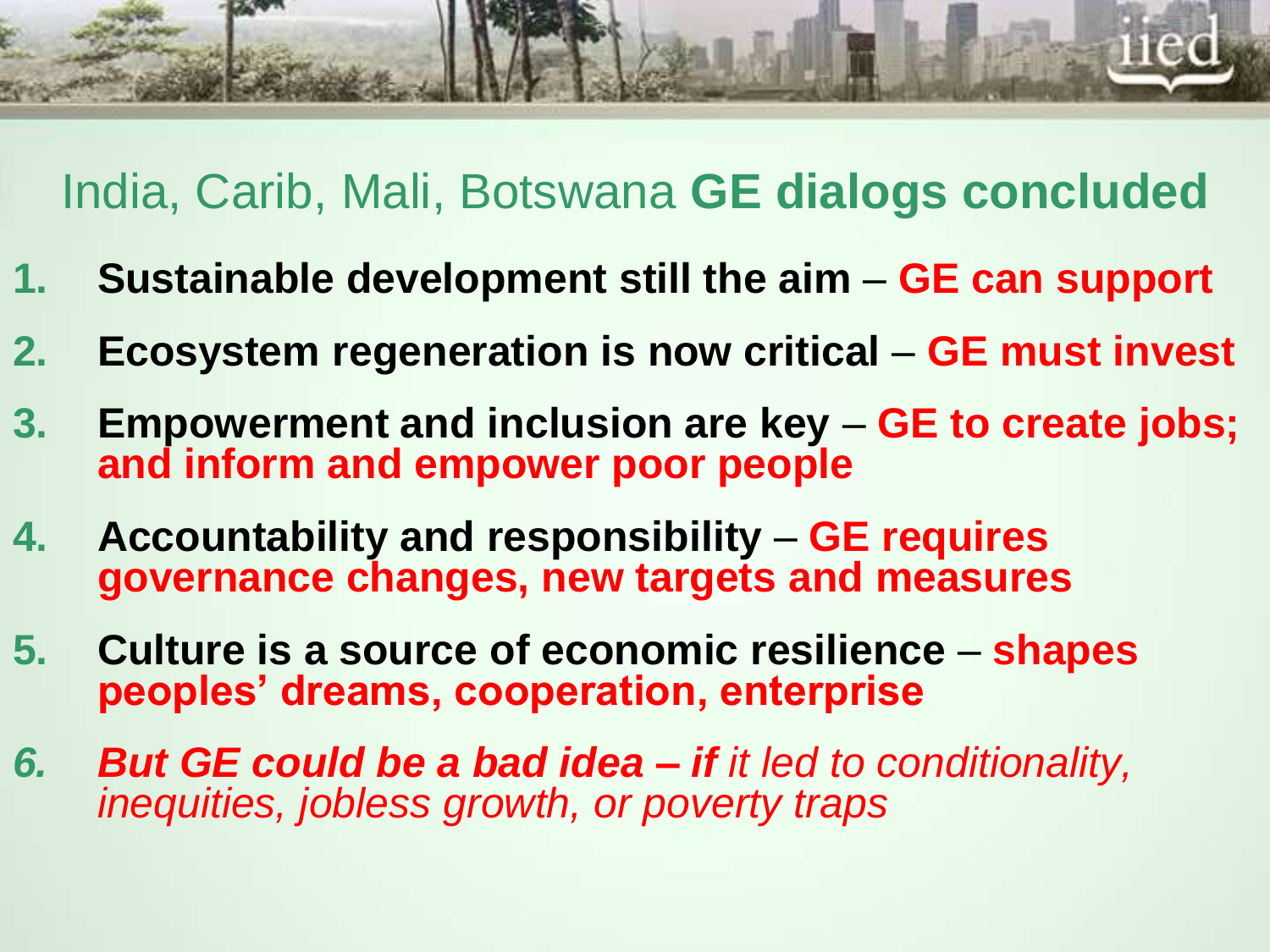

### A green economy: **gets the economics right for sustainable development**

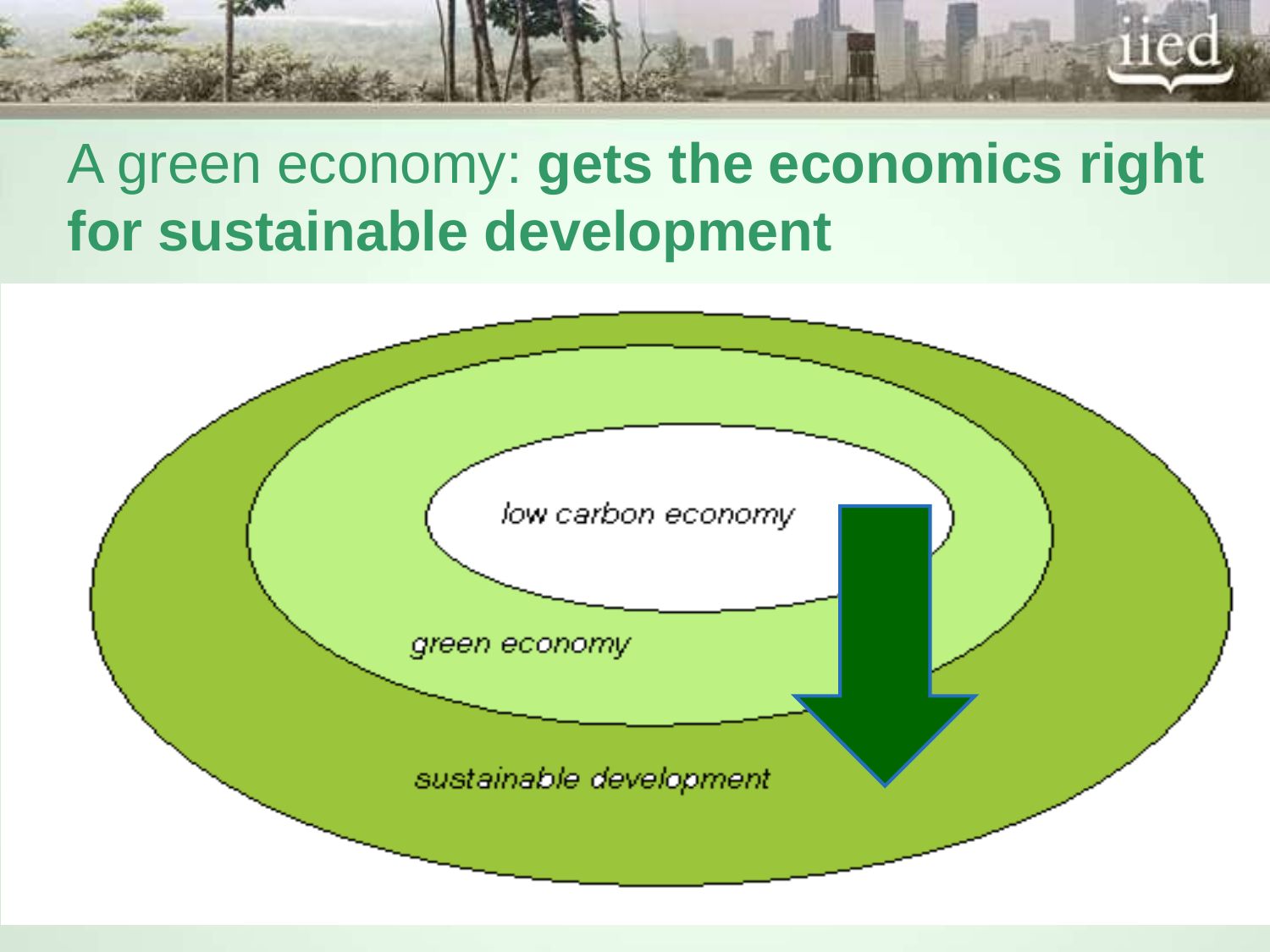

### **Promising economics** of GE at global level

- 2% global GDP invested in green economy over 2011-2050 could:
	- **Generate 5-20% growth than** current economy while...
- 
- **Producing more jobs**
- **Avoiding some climate change and env damage**

 $\blacksquare$  = \$1.3Trillion/yr; 10% investment; 2x fuel subsidy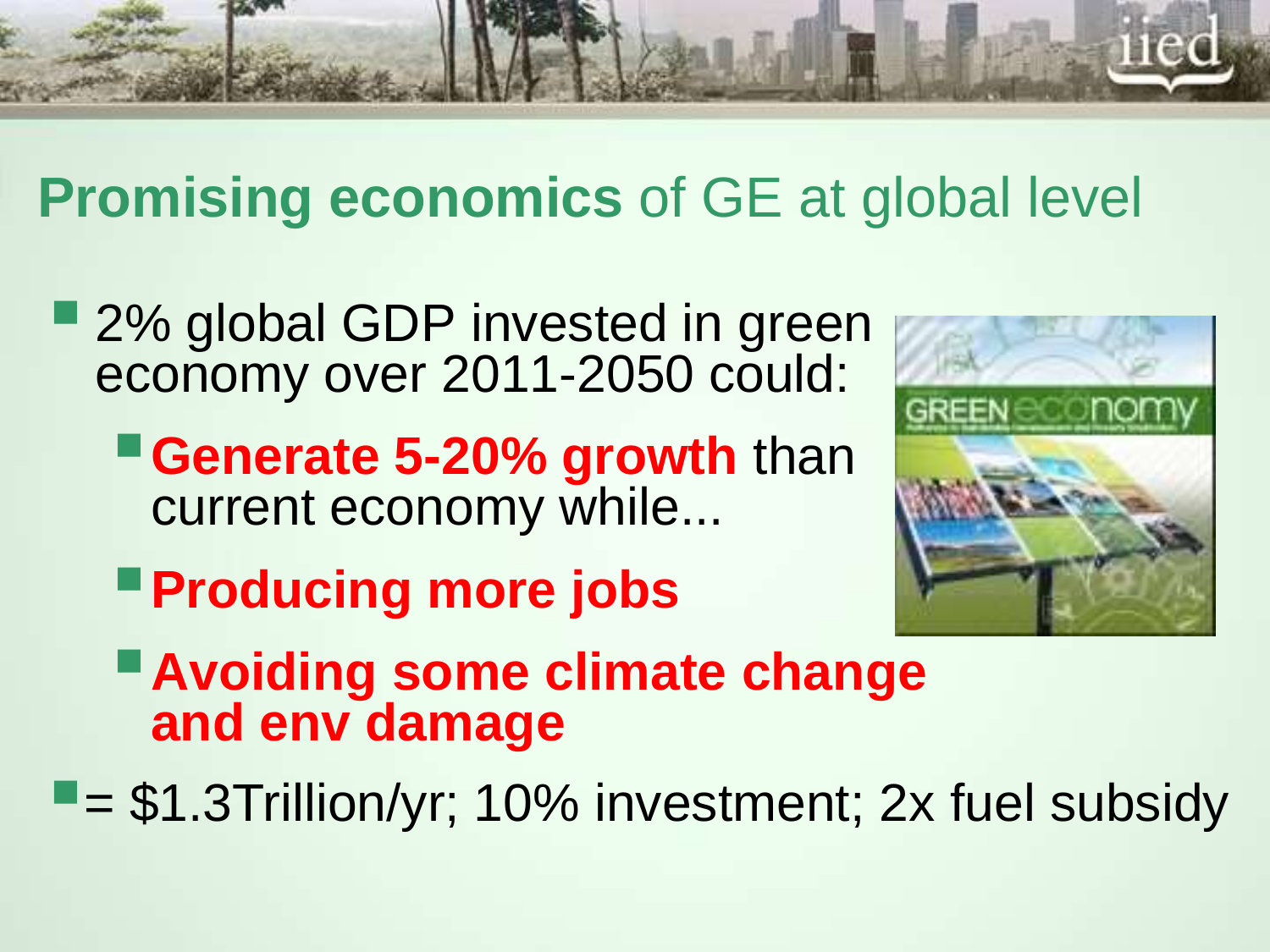

# 3. Who is working on green economy ?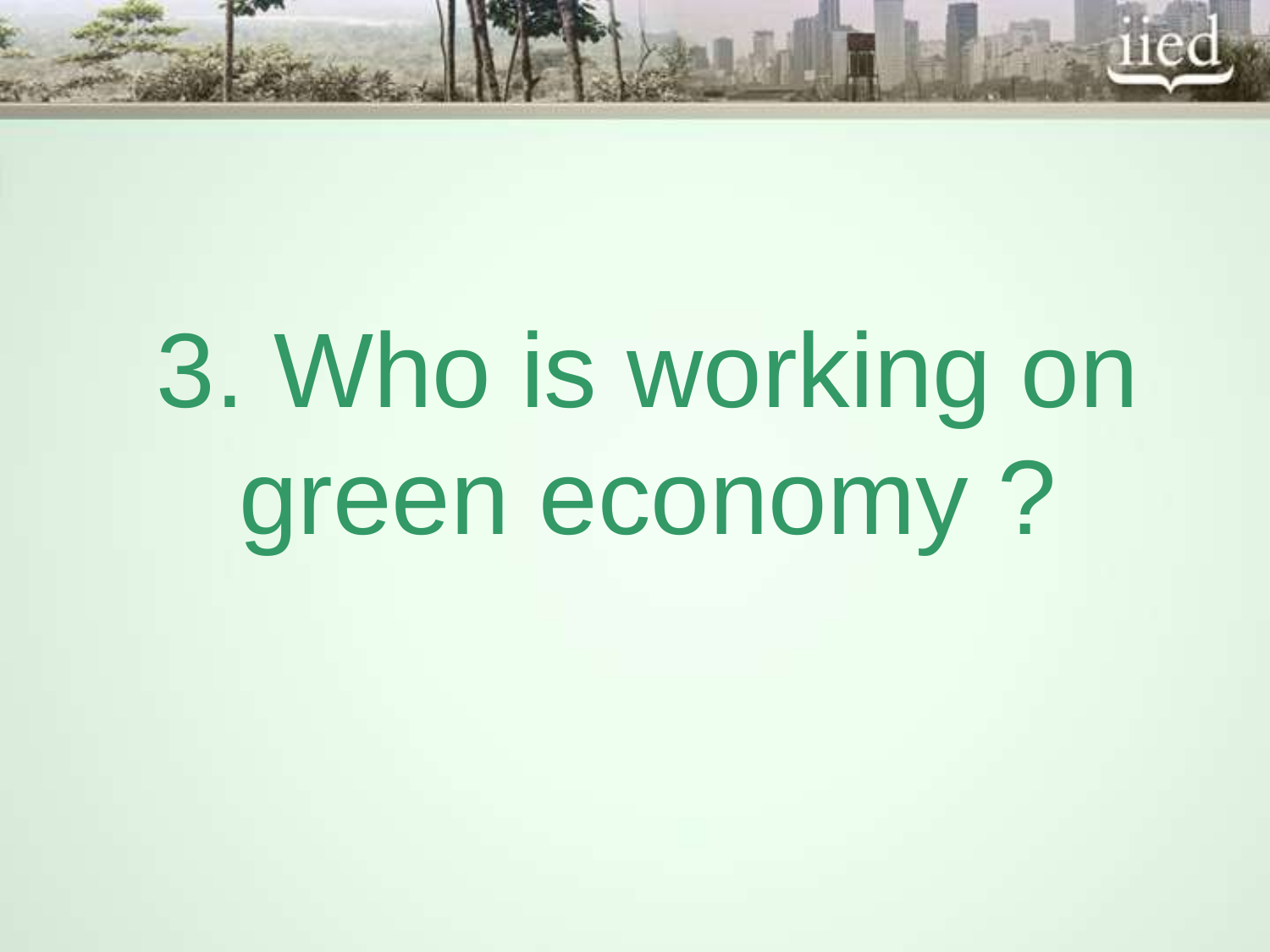

- Recent green economy **initiatives**…
- Most are 'Northern' or intergovernmental:
- UNEP GE report (sectors) > 15 national plans
- $\blacksquare$  ILO green and decent jobs
- G20 2008 stimulus packages (15% 'green')
- OECD green growth strategy (policy framework)
- Rio 2012 GE in context of poverty and SD...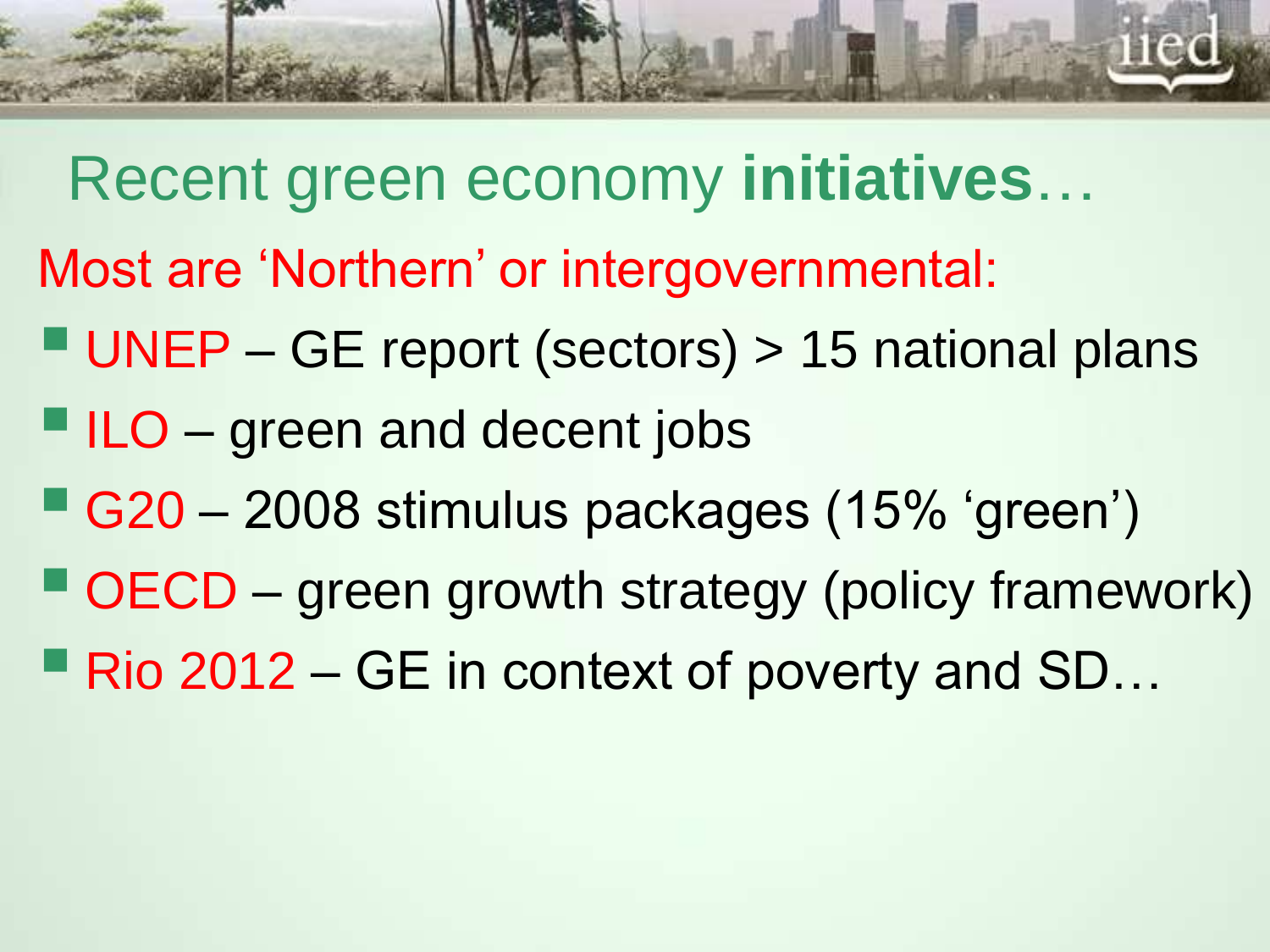

# **Rio 2012:** national positions on GE

**Engaged, progressive countries are at all dev't levels:** EU, China, Thailand, Indonesia, Ethiopia, Brazil…

**Unenthusiastic countries:** Russia/G77 fear green protection

### **Top themes rich developed countries:**

 Sustainable public procurement, low-carbon technology and infrastructure, 'beyond GDP', national GE roadmaps

### **Top themes poorer countries:**

**Jobs, social protection, access to green finance,** decentralised energy, technology transfer

### **Progressive middle income countries:**

- Brazil: sustainable finance protocol; soc/env income program
- **Kazakhstan: Green Bridge tech/investment partnership**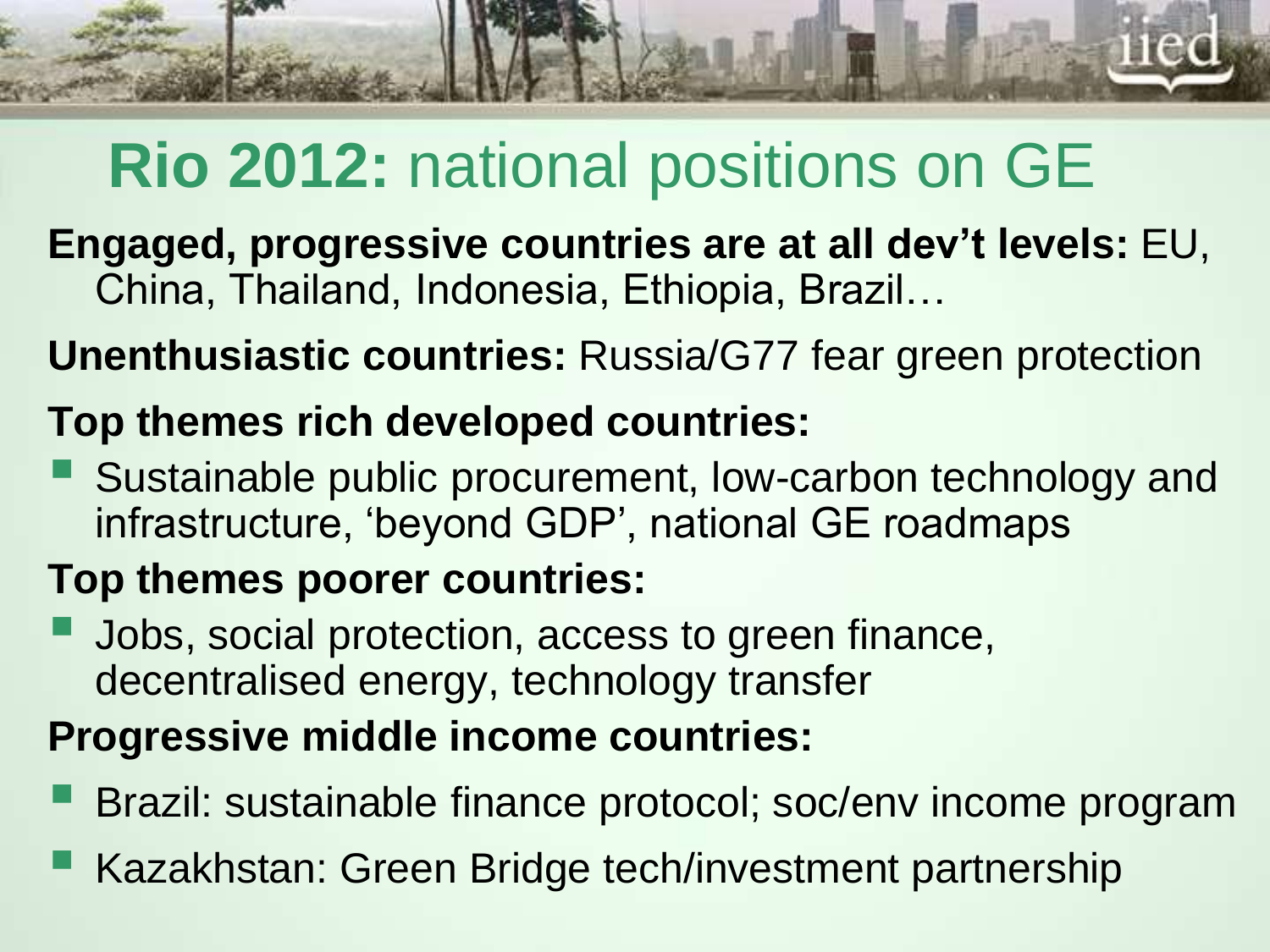# 4. How to move towards green economy?

lation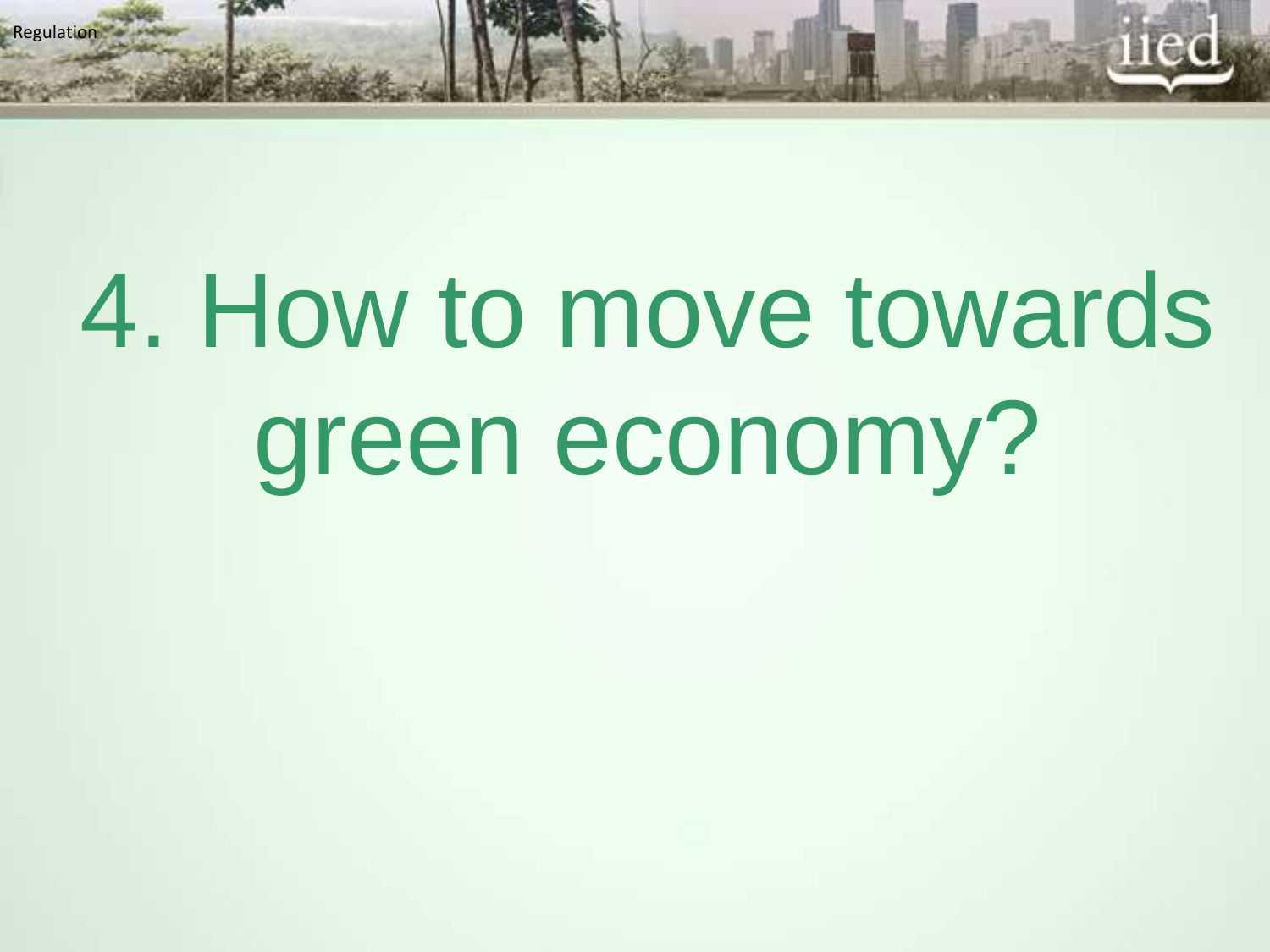

### Good practice 1: **Catalog good green initiatives**











**Green economy test: Creates value from env? Inclusive, cuts poverty? Within ecol limits? Resilient? Accountable?**



### **Glimpses of a green economy** www.greeneconomycoalition.org





















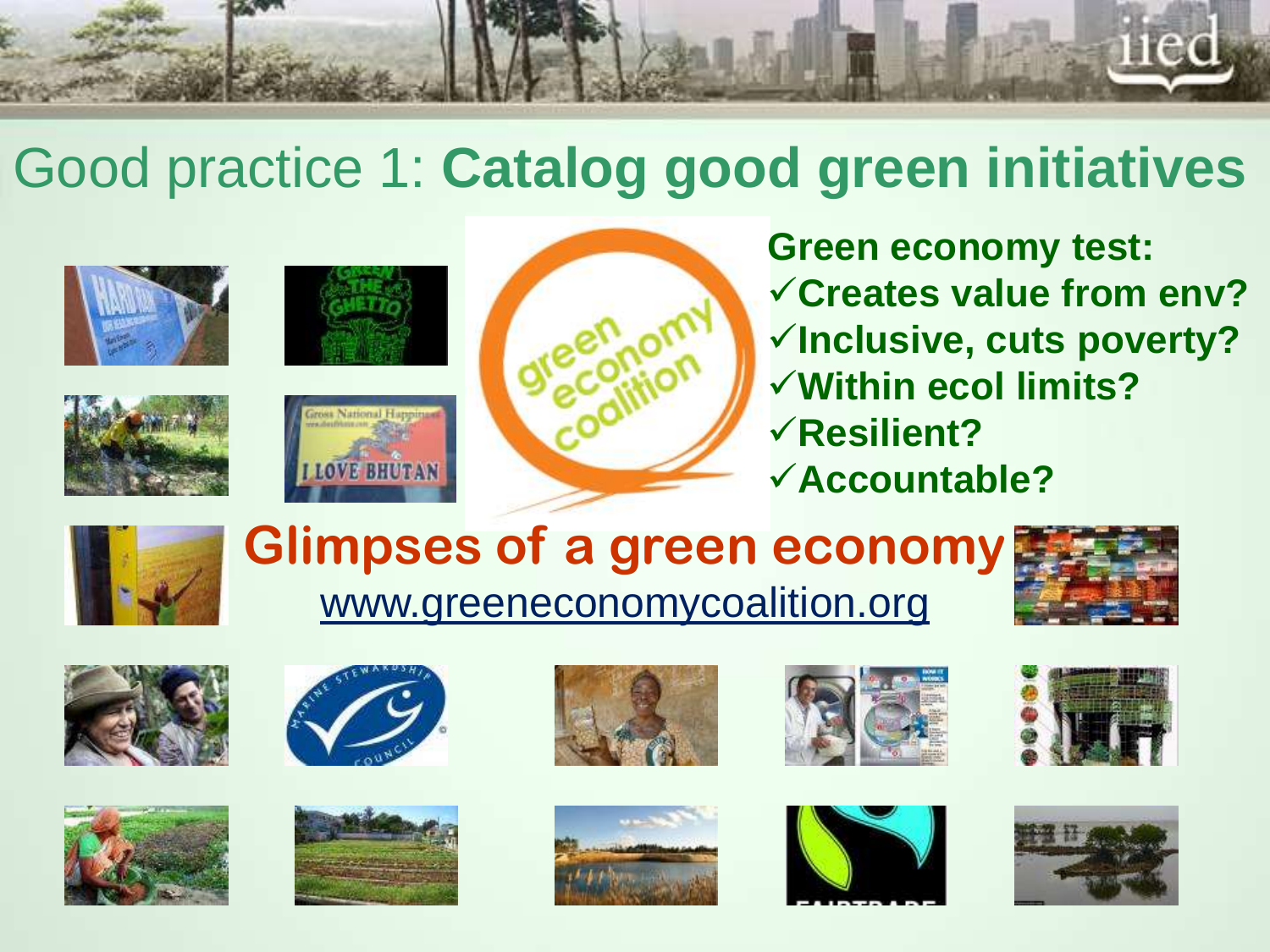

### Good practice 2. **Payments for env. services**

| <b>Table 2. Market Value of Environmental Markets</b> |                     |                                                                             |
|-------------------------------------------------------|---------------------|-----------------------------------------------------------------------------|
| <b>Environmental Market</b>                           | Market Value (2008) | Developing markets<br>far watershed<br>services and<br>improved livelihoods |
| <b>Regulated Carbon</b>                               | \$117,600,000,000   | All that glitters<br>A review of payments                                   |
| <b>Water Quality</b>                                  | \$9,250,000,000     | for watershed services<br>in developing countries                           |
| <b>Biodiversity</b>                                   | \$2,900,000,000     |                                                                             |
| <b>Voluntary Carbon</b>                               | \$705,000,000       | na Porta                                                                    |
| <b>Forest Carbon</b>                                  | \$37,100,000        | iied                                                                        |
|                                                       |                     |                                                                             |

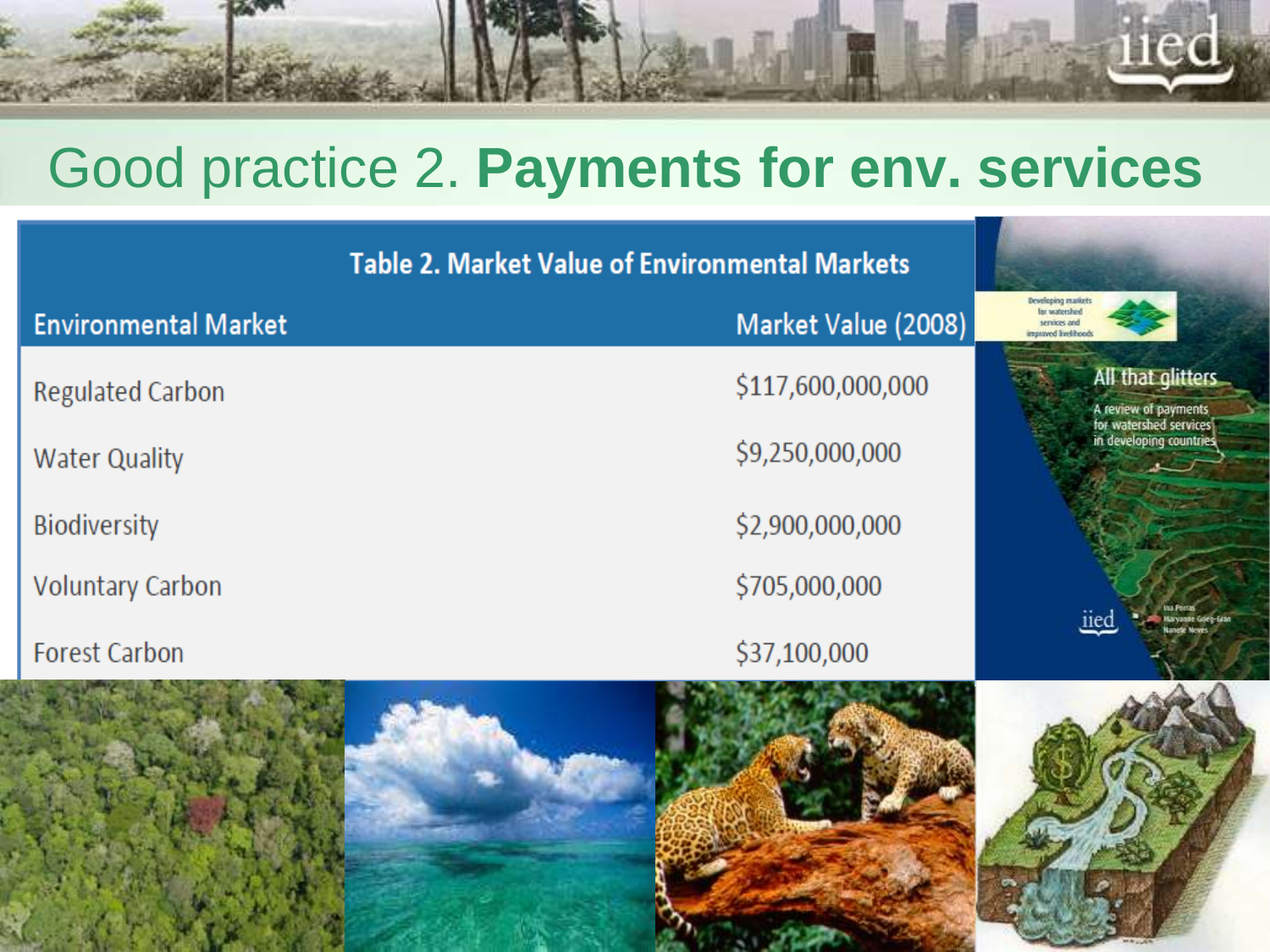Good practice 3: Attract quality corporations & investors with **GE at heart of business model**

- e.g. Unilever Sustainable Living Plan has ambitious aims: by 2020
- **Help 1 billion people improve health/well-being**
- **Source 100% of agricultural input sustainably**
- **Buy from 500,000 small farmers**
- **Cut total env impacts 50%**

*(NB this is not necessarily an IIED endorsement!)*

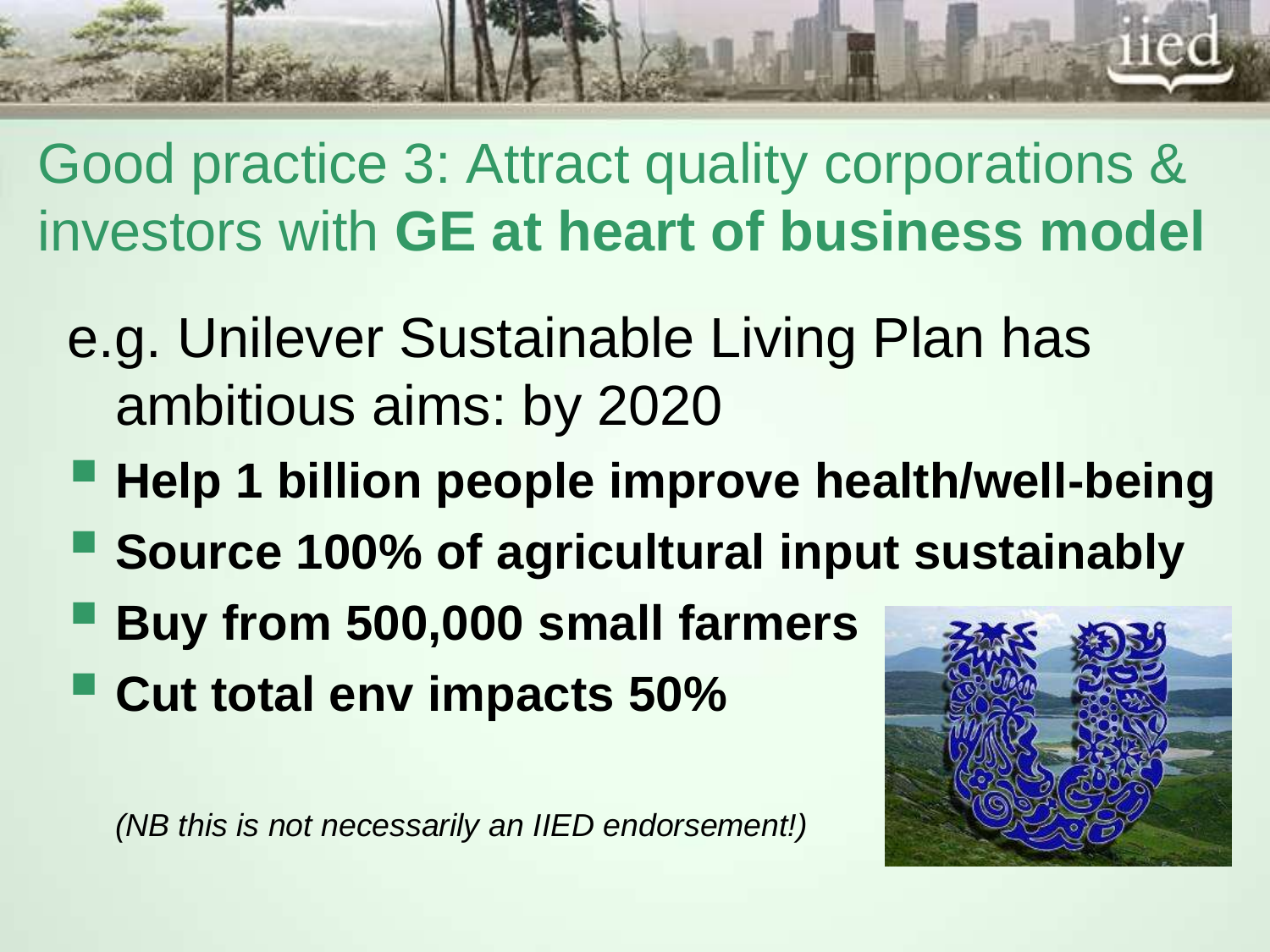

Good practice 4: **Support social enterprise with largescale green benefits**

**Example: Dev. Alternatives, India**

1,000,000 **green jobs** 



Building 50,000 **green houses**

1,300,000 have **land rights**

1,250,000 **schoolchildren** run 48,000 env initiatives

**National** natural resource inventory/policy improved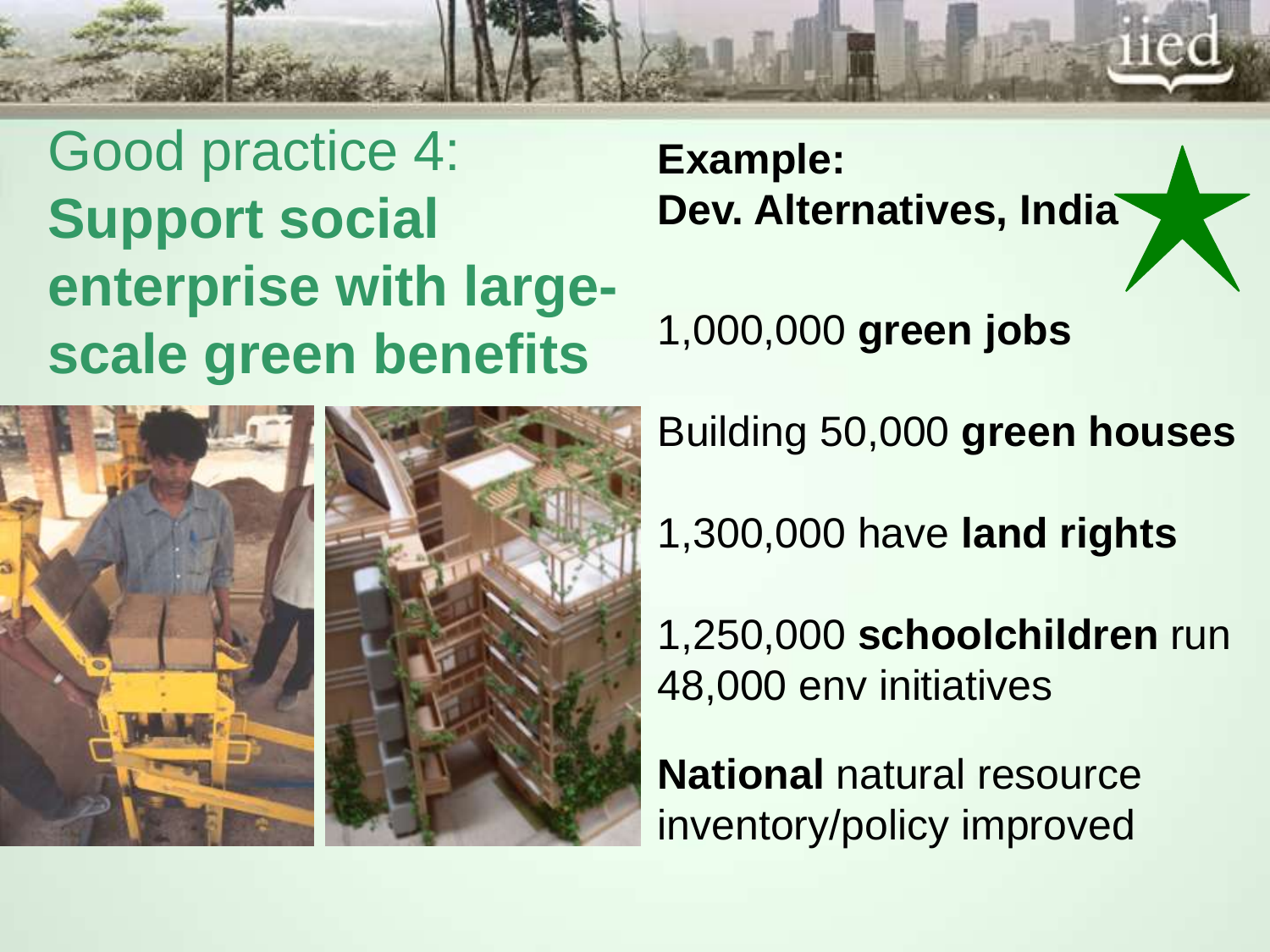

### **Challenge! Include informal economy**

- Significant: >50% of global employment
- Growing: +200 Million during 2009 recession
- Can be flexible, innovative and resource-efficient
- Challenge: enable decent, safe work and rights

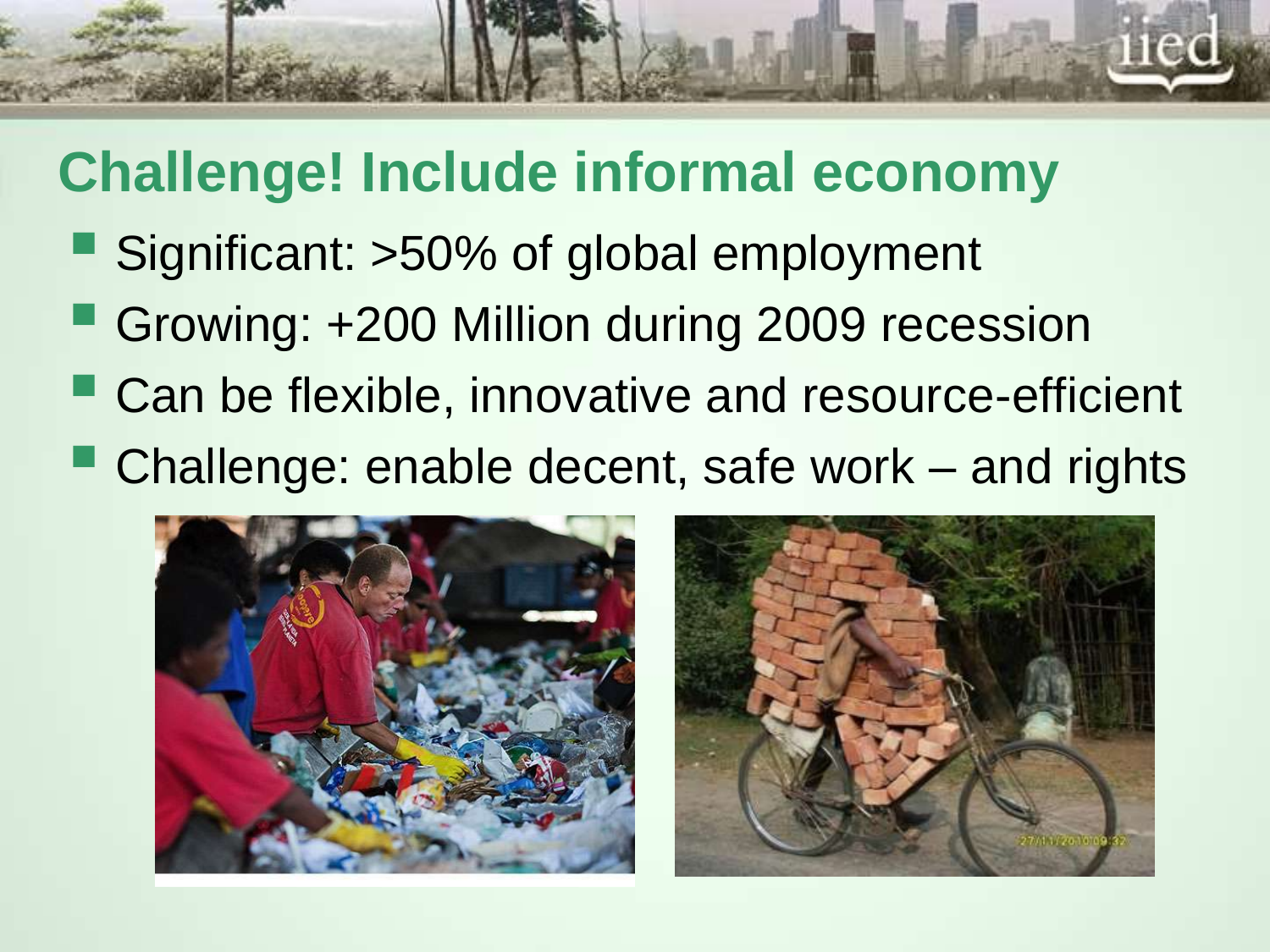# Good practice 5: **Govt environmental expenditure review**

- **\$ spent** on env work by each ministry?
- What % is capital **investment**?
- How **sensitive** are investments to env risks?
- New env revenue potentials?  $\checkmark$  Global average 0.5% GDP



**Tanzania** env expenditure review led to env budget increase by 500%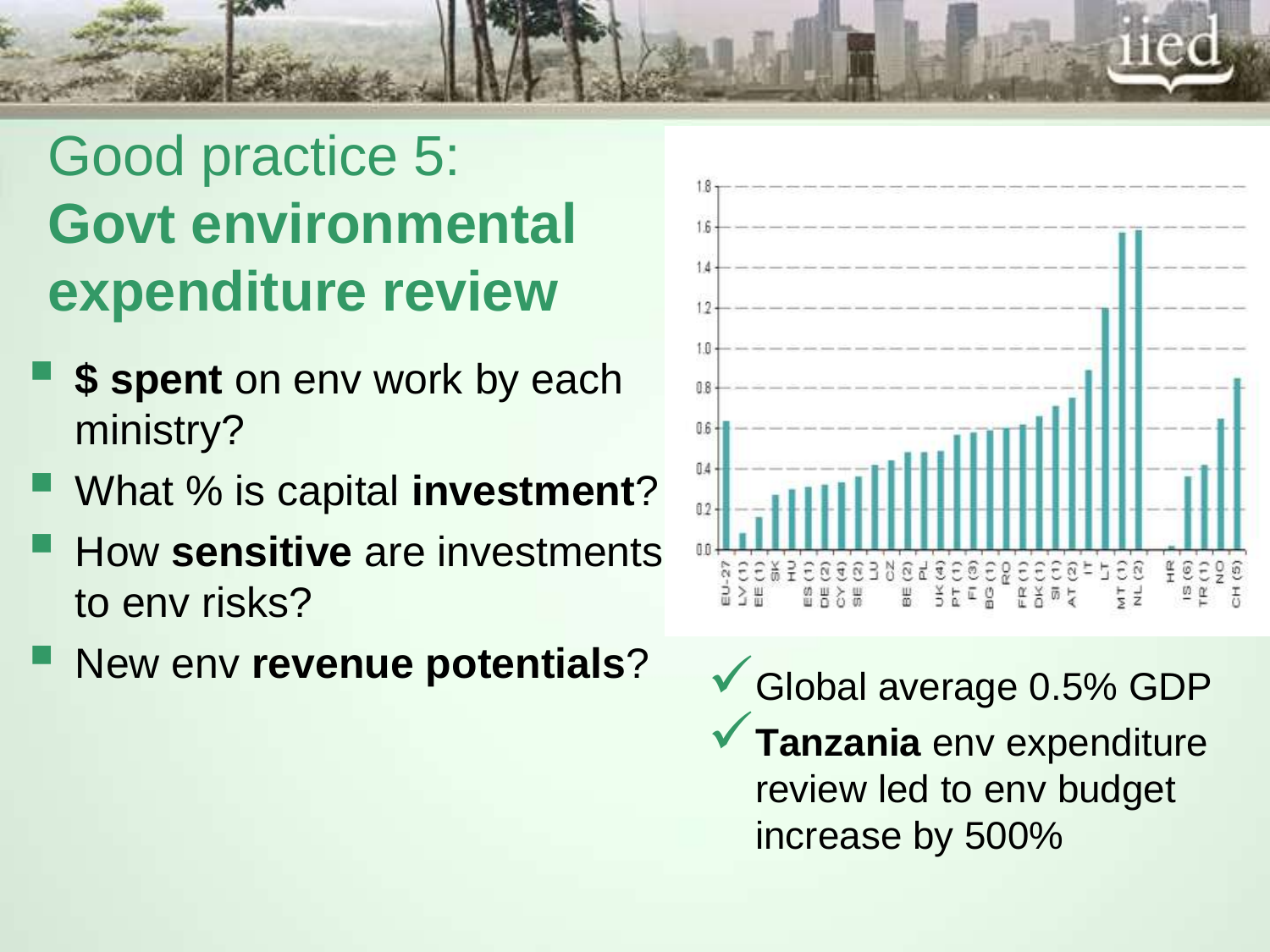

### Good practice 6: **Green public procurement**

Govt purchases  $= 17\%$  global GDP **Govt green procurement can lead markets!** 



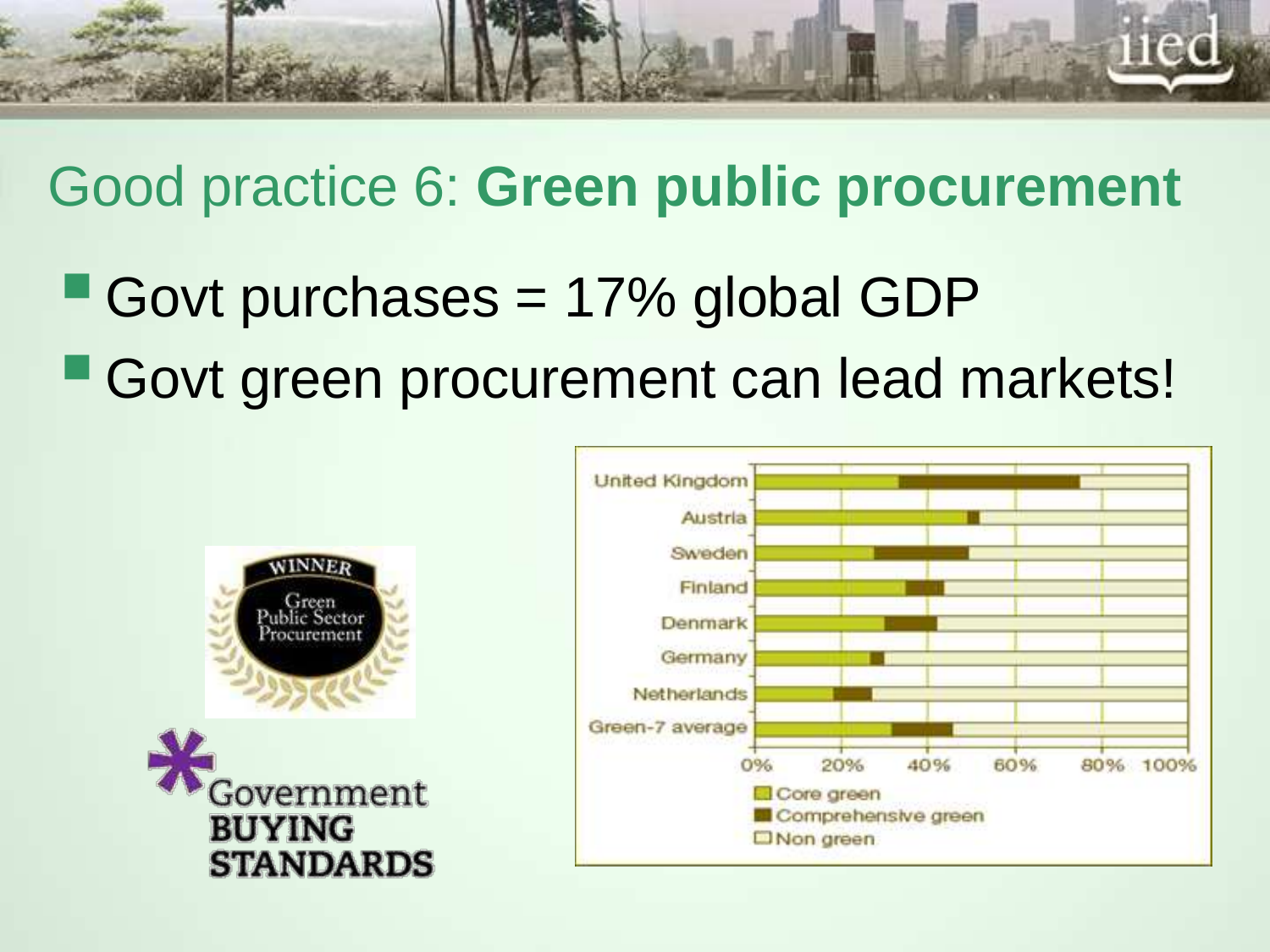

### Good practice 7: **GE road map**

- Govt/business/civil society **agree key steps**
- **Build on what works**, not always a new plan

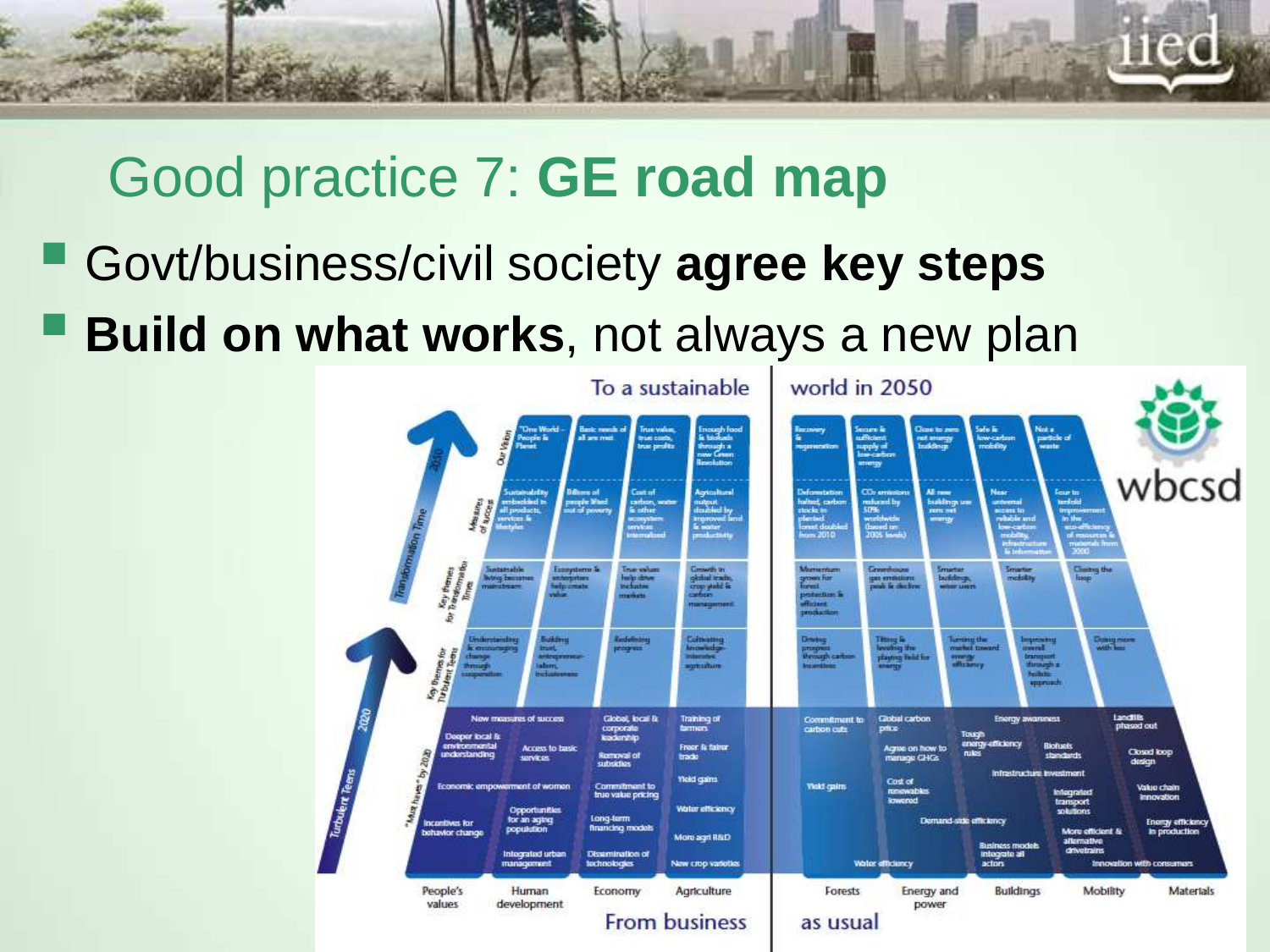

### Good practice 8: **Public voice** on economy

#### **People's concerns about economy**



### **Pension funds**



#### **Investment funds**

**Company investment & practice...**

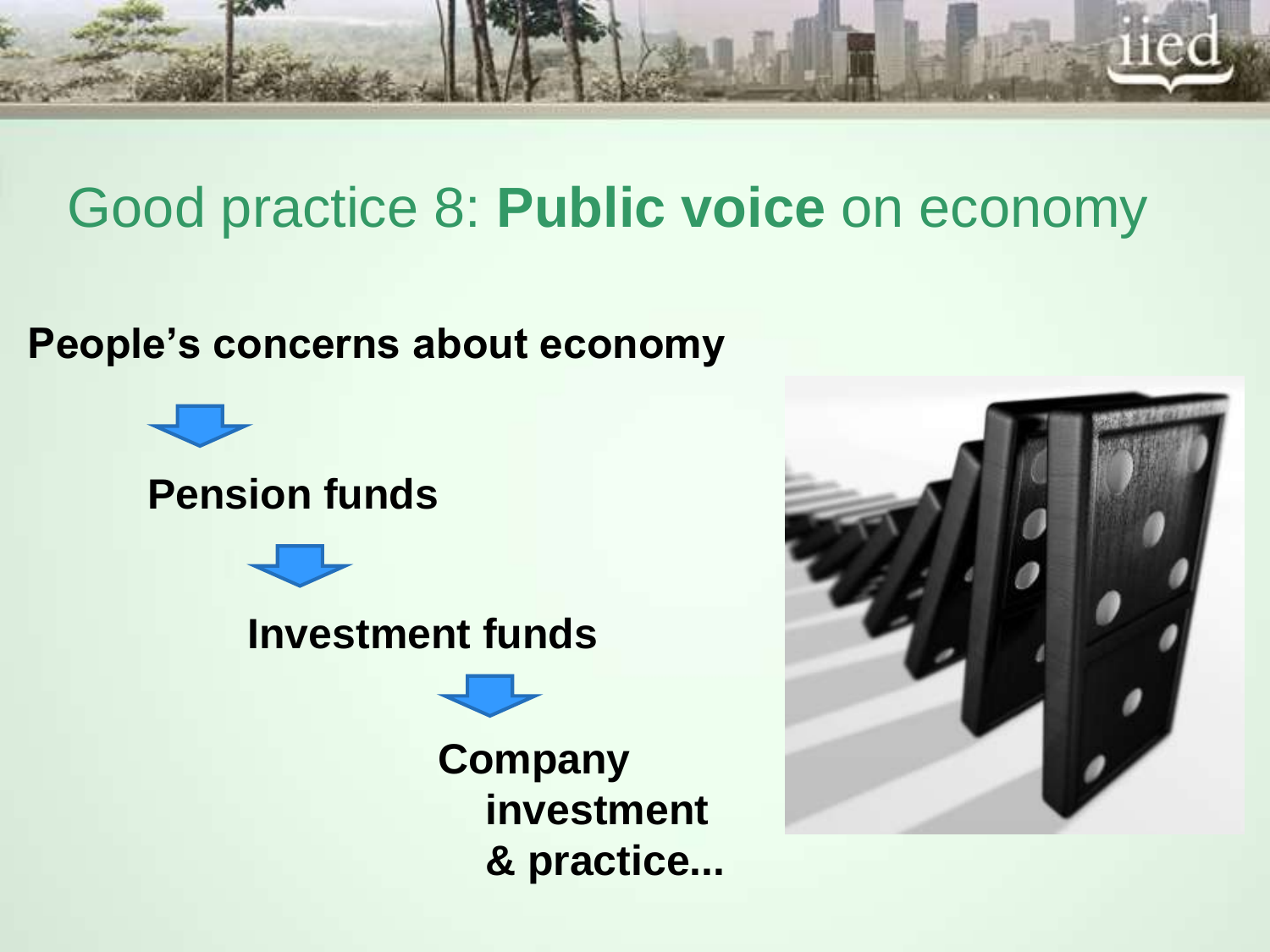# Challenge: **GE financing**

- **Challenge:** integrate **govt finance** (long-term risk capital) with **private** (high \$ but little idea of GE) to lever 2+% GDP
	- **Patient capital:** pension and insurance funds (\$65T OECD)
- **GE investment standards** (PRI, Equator, OECD, dev banks)
	- **proposed ombudsman for envt/marginalised/future generations?**
- **Inclusivity instruments**: Micro-finance and micro-insurance
	- cash transfers to poor groups (Brazil *Bolsa Famila* and *Bolsa Floresta*)
- **Technology support:** for research, devt, deployment
	- with demand-pull policy to assure revenue stream

### **Fiscal reform:**

- increase env tax (only 5% OECD), reduce for labour (24% OECD)
- increase renewables subsidy, reduce for fossil fuels (\$640B global)